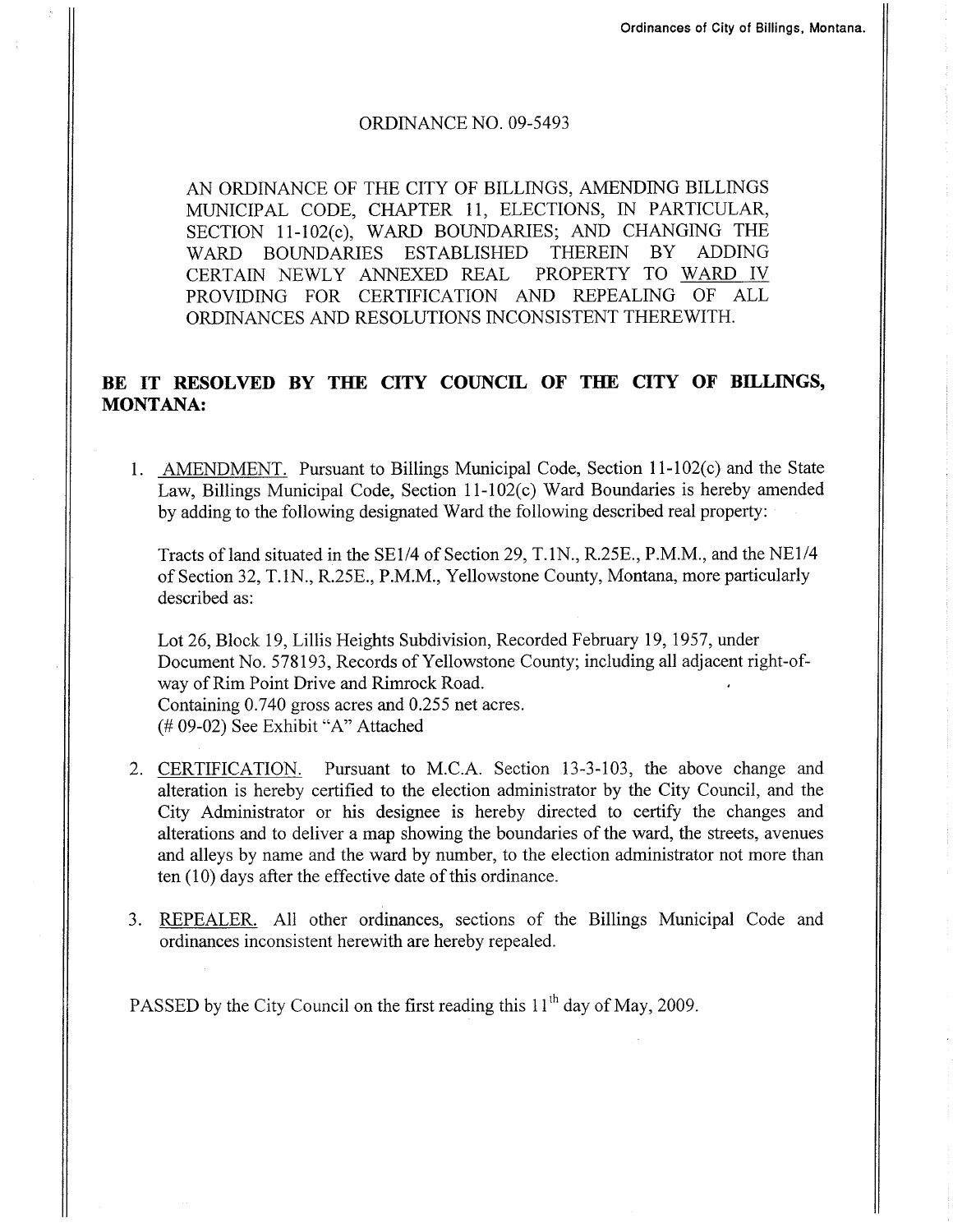PASSED by the City Council on the second reading this 26<sup>th</sup> day of May, 2009.



THE CITY OF BILLINGS:

 $\epsilon$ u Ren Tussing, MAYOR

BY: Cari Martin

 $(AN 09-02)$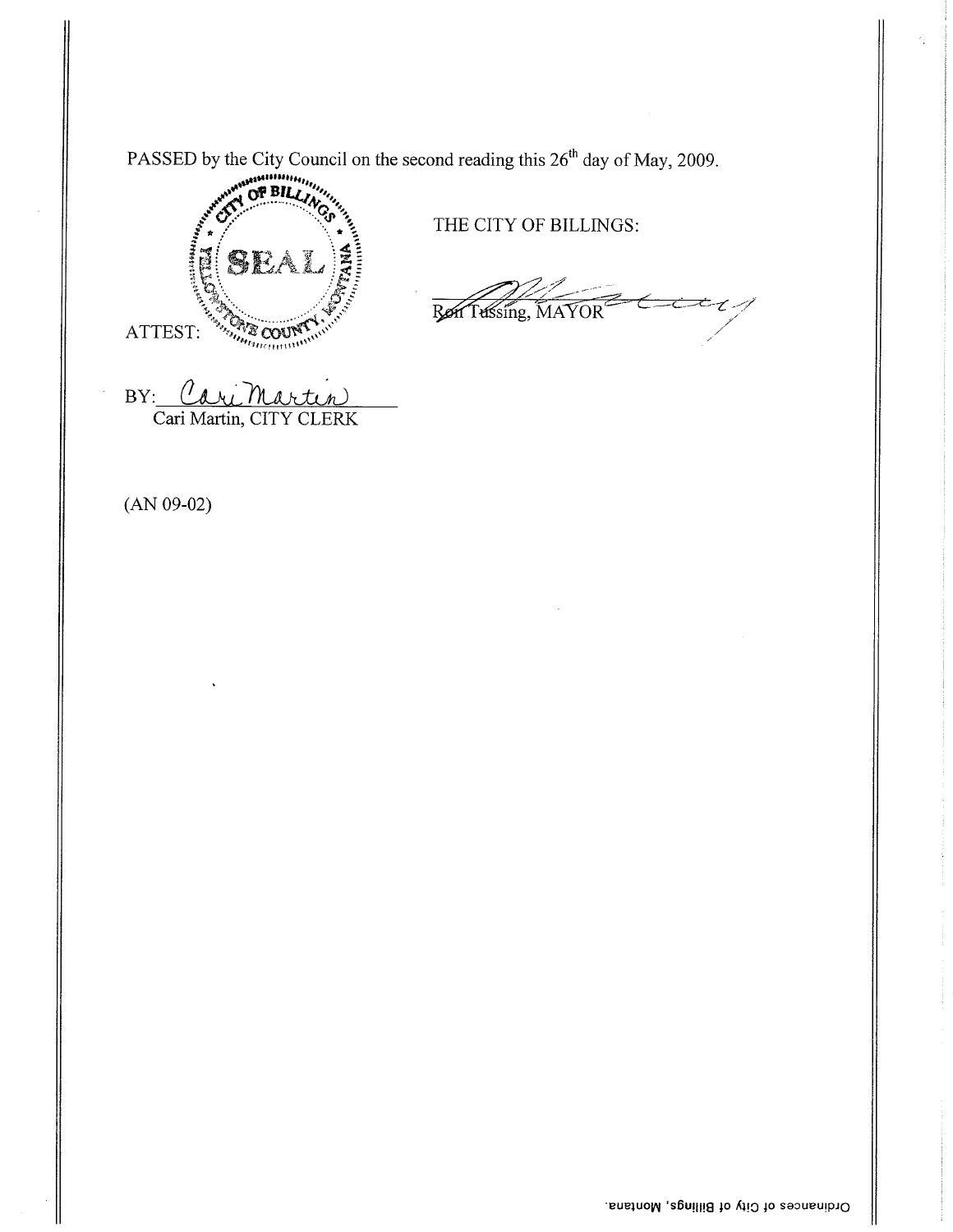